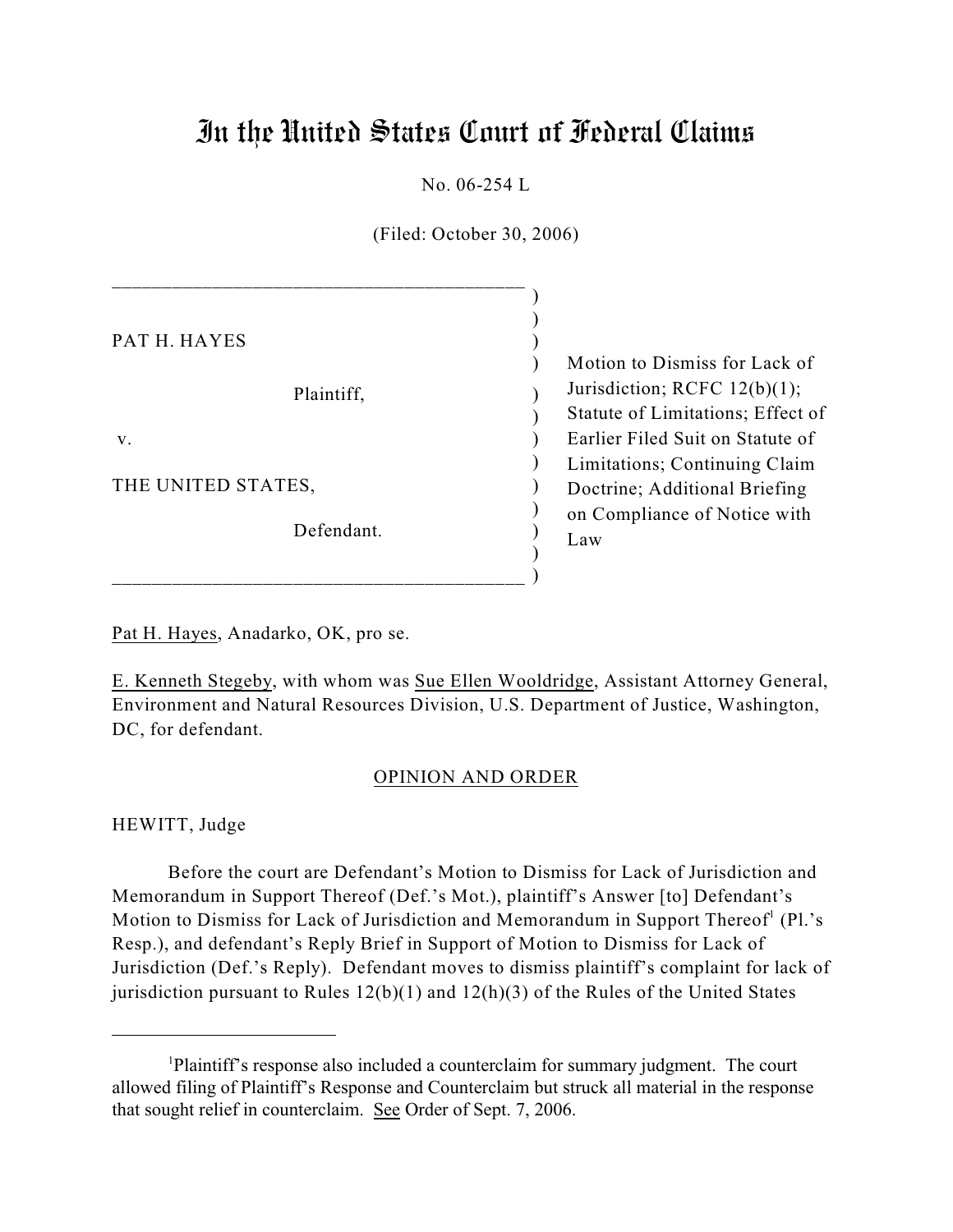Court of Federal Claims (RCFC). Def.'s Mot. 1. For the following reasons, defendant's motion is DENIED.

# I. Background

Plaintiff alleges that the Acting Area Director for the Bureau of Indian Affairs (BIA), Muskogee Area Office, improperly stopped monthly direct payments of oil and gas royalties to Leona James Hayes, plaintiff's mother, and failed to notify Leona Hayes of this action.<sup>2</sup> Plaintiff's Amended Complaint<sup>3</sup> (Compl.) 4, 10-11, 13, 15. Leona Hayes, a citizen of the Chickasaw Nation, was the original allottee of 140 acres of land and held an interest in the appurtenant mineral rights. Id. at 58. Plaintiff alleges that Leona Hayes received monthly payments from oil and gas leases. Id. at 12, 14. On March 9, 1999, the Acting Area Director issued three Authorization of Payment letters that revoked direct payment of oil and gas royalties to Leona Hayes and ordered the oil and gas companies to submit payments to the BIA Royalty Management Program. Id. at 51-56. Leona Hayes died on February 24, 2002. Pl.'s Resp. 5. On December 16, 2002, the District Court in and for Caddo County, Oklahoma appointed plaintiff the personal representative of Leona Hayes's estate. Compl. 63-64; Def.'s Mot. Ex. C. Plaintiff filed his initial complaint in this matter on March 30, 2006 and his amended complaint on June 16, 2006.

In its motion to dismiss, defendant notes that plaintiff's original and amended complaints do not clearly indicate who is the intended claimant: Pat H. Hayes, representing his own interests, or the estate of Leona James Hayes, represented by Pat H. Hayes. Def.'s Mot. 5-6. In his response to the motion, plaintiff clarifies that he is the claimant and that the estate of Leona James Hayes is not party to the lawsuit. Pl.'s Resp. 6. Defendant acknowledges plaintiff's admission. Def.'s Reply 1. The court remains unclear about plaintiff's interest in the claims. Although plaintiff states that he is the personal representative of the estate of Leona James Hayes, Pl.'s Resp. 6, it is unclear whether plaintiff actually holds an interest in Leona James Hayes's estate or in the oil and gas leases affected by the Authorization of Payment letters. Plaintiff has provided a copy of Leona James Hayes's will, see Compl. 65-71, but it is unclear whether this will is

 $2$ On March 5, 2002, plaintiff filed a similar action in this court against defendant in the name of Leona James Hayes. Def.'s Mot. Ex. B. Chief Judge Damich dismissed plaintiff's complaint without prejudice on November 6, 2002. Hayes v. United States, no. 02-169L, Order of Nov. 6, 2002 (Fed. Cl. 2002) (Hayes I). The Federal Circuit denied plaintiff's appeal of the Nov. 6, 2002 order. See Hayes v. United States, 68 Fed. Appx. 971 (Fed. Cir. 2003) (Table).

<sup>&</sup>lt;sup>3</sup>The page number citations to Plaintiff's Amended Complaint reference the renumbered pages of plaintiff's complaint submitted by defendant. Def.'s Mot. Ex. A.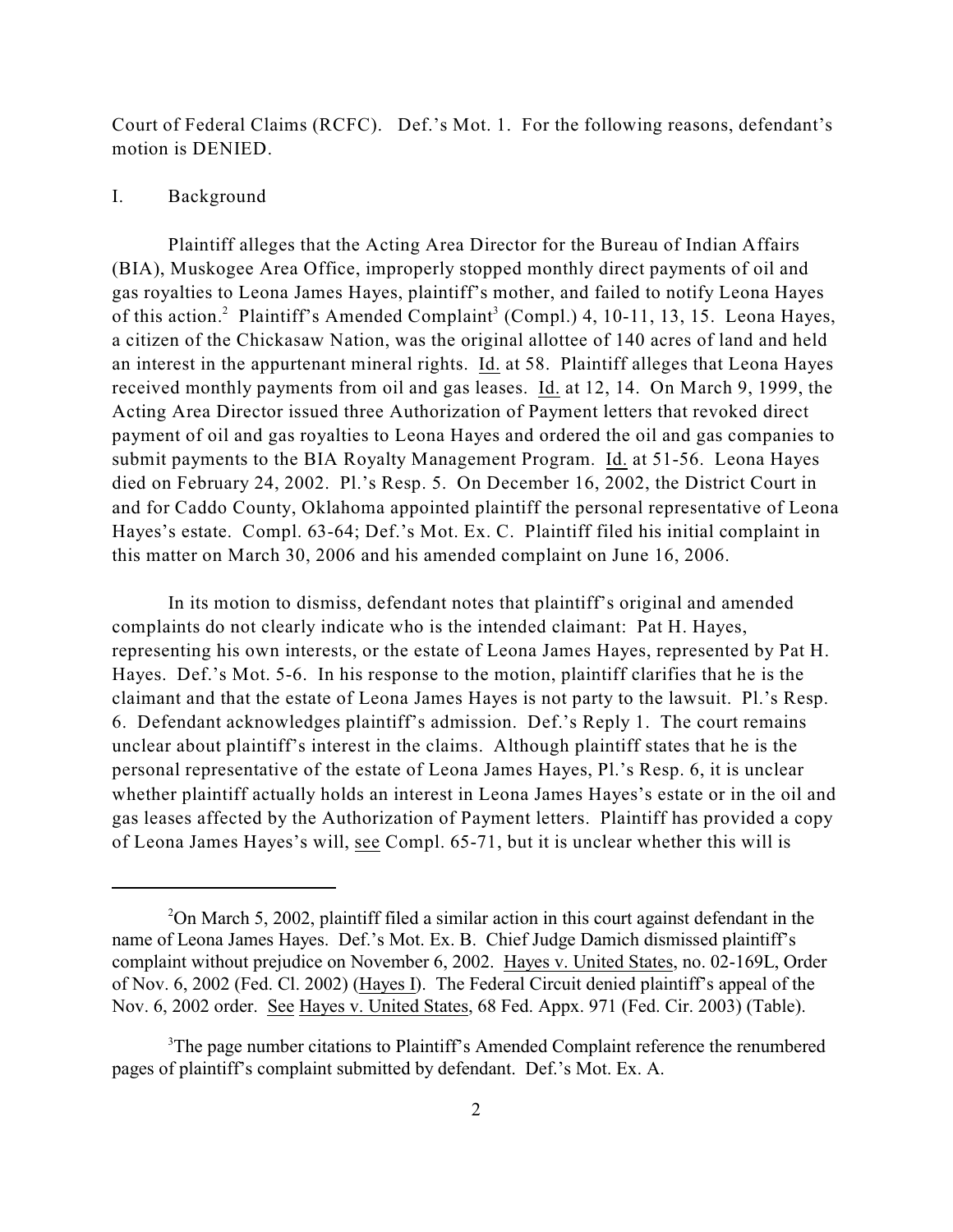authentic or whether it has been probated and, if so, how the probate affects plaintiff's interest in the claims.

The allegations in plaintiff's complaint appear to assert claims under both the Contract Disputes Act, 41 U.S.C. §§ 601-13 (CDA), and the Takings Clause of the Fifth Amendment of the United States Constitution. Compl. 5, 10-11. It is not clear to this court that a contract under the CDA involving plaintiff (or plaintiff's late mother) exists. See The Sweetwater, A Wilderness Lodge, LLC v. United States, 72 Fed. Cl. 208, 226 (2006), modified, No. 02-1795 (Fed. Cl. October 6, 2006) (stating that the CDA applies to any executive agency express or implied contract for the procurement of services that are for the "'direct benefit or use of the Federal Government'") (quoting New Era Constr. v. United States, 890 F.2d 1152, 1157 (Fed. Cir. 1989)). Plaintiff alleges that the Acting Area Director ceased direct payment of oil and gas royalties in order to pay overdue state and federal taxes on plaintiff's mother's property. Compl. 11; Pl.'s Resp. 1-2. The Authorization of Payment letters do not indicate reasons for redirecting payment of oil and gas rents from plaintiff's mother to the BIA Royalty Management Program. See Compl. 51-56. Plaintiff also alleges that the Acting Area Director did not have the authority to stop direct payment. Id. at 11. The Act of May 10, 1928, Pub. L. No. 70- 360, 45 Stat. 495 (1928) (1928 Act) and sections 213.1-.49 of the Code of Federal Regulations (2005) govern the land restrictions and mineral leases of the Five Tribes of Oklahoma<sup>4</sup>, which include the Cherokee, Chickasaw, Choctaw, Creek, and Seminole. See Nell Jessup Newton et al., Cohen's Handbook of Federal Indian Law 294-98 (2005 ed.) (discussing the history of the Five Tribes of Oklahoma).

Defendant has moved to dismiss plaintiff's complaint on the basis of lack of jurisdiction. Def.'s Mot. 1. Defendant asserts that the court lacks jurisdiction because plaintiff's claims are time-barred. Id.

## II. Discussion

<sup>&</sup>lt;sup>4</sup> Historically, and in the Act of May 10, 1928, Pub. L. No. 70-360, 45 Stat. 495 (1928) (1928 Act) and federal regulations governing the tribes' mineral leases, the Cherokees, Chickasaws, Choctaws, Creeks, and Seminoles were referred to as the "Five Civilized Tribes." See Nell Jessup Newton et al., Cohen's Handbook of Federal Indian Law 45 n.272 (2005 ed.). These tribes are now known as the "Five Tribes." Id. From approximately 1815 to 1846, the federal government instituted a policy of removing Indians from their lands in the eastern United States to lands in the West. Id. at 45. The removal policy had a tremendous impact on the Five Tribes. Id. at 52 (describing the Cherokee Trail of Tears). During the removal period, the Five Tribes were forcibly removed from the southeastern region of the United States to what is now Oklahoma. Id. at 294.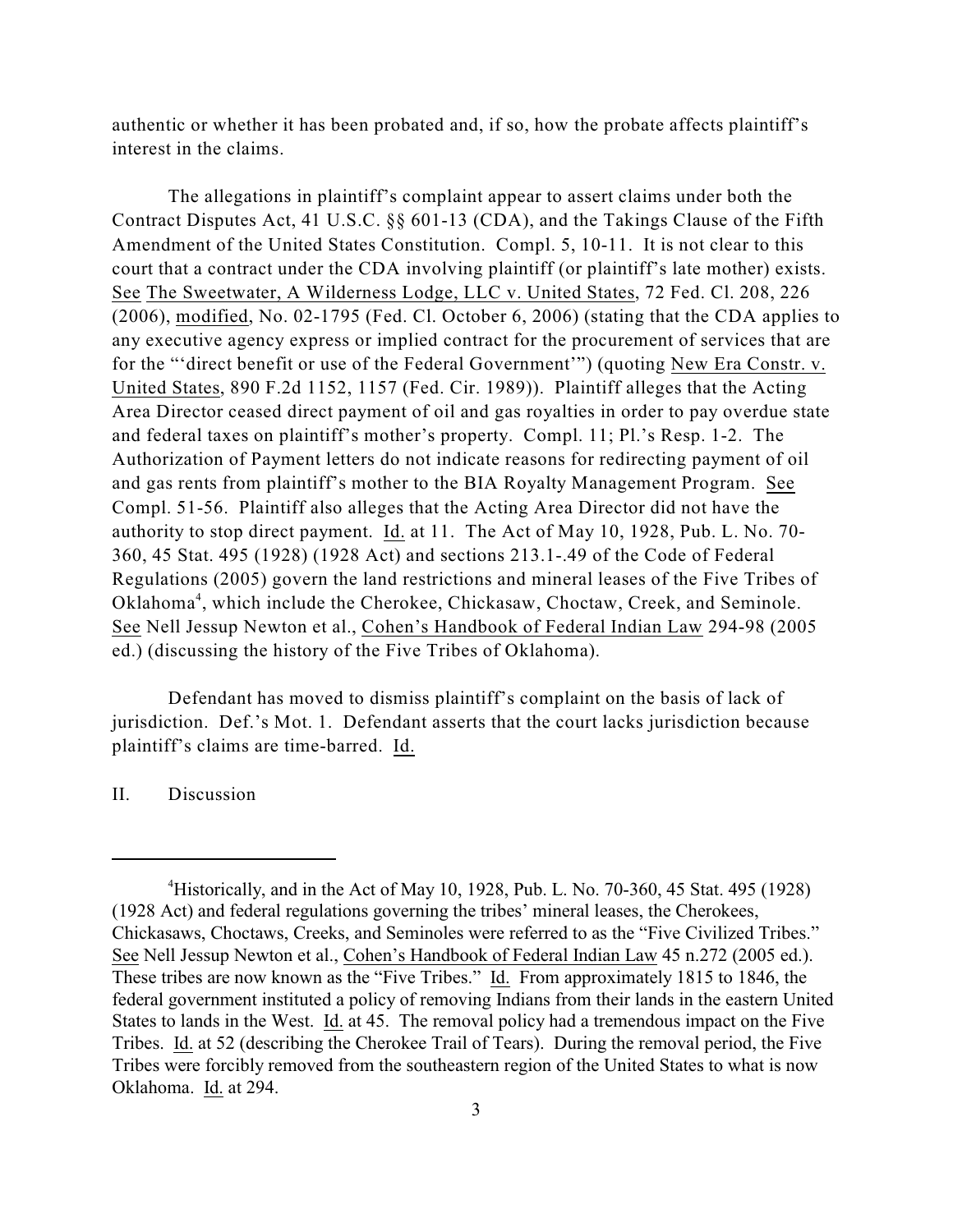#### A. Jurisdiction

The Tucker Act, 28 U.S.C. § 1491 (2000), confers upon this court jurisdiction over certain claims against the United States. It provides that "[t]he United States Court of Federal Claims shall have jurisdiction to render judgment upon any claim against the United States founded either upon the Constitution, or any Act of Congress or any regulation of an executive department, or upon any express or implied contract with the United States, or for liquidated or unliquidated damages in cases not sounding in tort." 28 U.S.C. § 1491(a)(1). Section 2501 of title 28 of the United States Code imposes a limitation on the court's jurisdiction over claims that are not filed within six years after the claim first accrues. 28 U.S.C. § 2501 (2000). "Every claim of which the United States Court of Federal Claims has jurisdiction shall be barred unless the petition thereon is filed within six years after such claim first accrues." Id. "The 6-year statute of limitations on actions against the United States is a jurisdictional requirement attached by Congress as a condition of the government's waiver of sovereign immunity and, as such, must be strictly construed." Hopland Band of Pomo Indians v. United States, 855 F.2d 1573, 1576-77 (Fed. Cir. 1988).

#### B. Standard of Review

RCFC 12(b)(1) governs the dismissal of a claim for lack of subject matter jurisdiction. "The requirement that jurisdiction be established as a threshold matter . . . is 'inflexible and without exception.'" Steel Co. v. Citizens for a Better Env't, 523 U.S. 83, 94-95 (1998) (quoting Mansfield, Coldwater & Lake Mich. Ry. Co. v. Swan, 111 U.S. 379, 382 (1884)). The court is generally "obligated to assume all factual allegations to be true and to draw all reasonable inferences in plaintiff's favor" when ruling on a RCFC 12(b)(1) motion to dismiss. Henke v. United States, 60 F.3d 795, 797 (Fed. Cir. 1995) (citing Scheuer v. Rhodes, 416 U.S. 232, 236-37 (1974)). Plaintiff bears the burden of showing by a preponderance of the evidence that the court has jurisdiction to hear the claim. Toxgon Corp. v. BNFL, Inc., 312 F.3d 1379, 1383 (Fed. Cir. 2002) (citing Harris v. Provident Life & Accident Ins. Co., 26 F.3d 930, 932 (9th Cir. 1994)); Reynolds v. Army & Air Force Exch. Serv., 846 F.2d 746, 748 (Fed. Cir. 1988) ("[O]nce the [trial] court's subject matter jurisdiction was put in question it [is] incumbent upon [plaintiff] to come forward with evidence establishing the court's jurisdiction.").

Pro se complaints are generally held to "less stringent standards than formal pleadings drafted by lawyers." Haines v. Kerner, 404 U.S. 519, 520 (1972); see also Vaizburd v. United States, 384 F.3d 1278, 1285 n.8 (Fed. Cir. 2004) (noting that pleadings drafted by pro se parties "should . . . not be held to the same standard as [pleadings drafted by] parties represented by counsel") (citation omitted). "Indeed, it has long been the traditional role of this court to examine the record 'to see if [a pro se]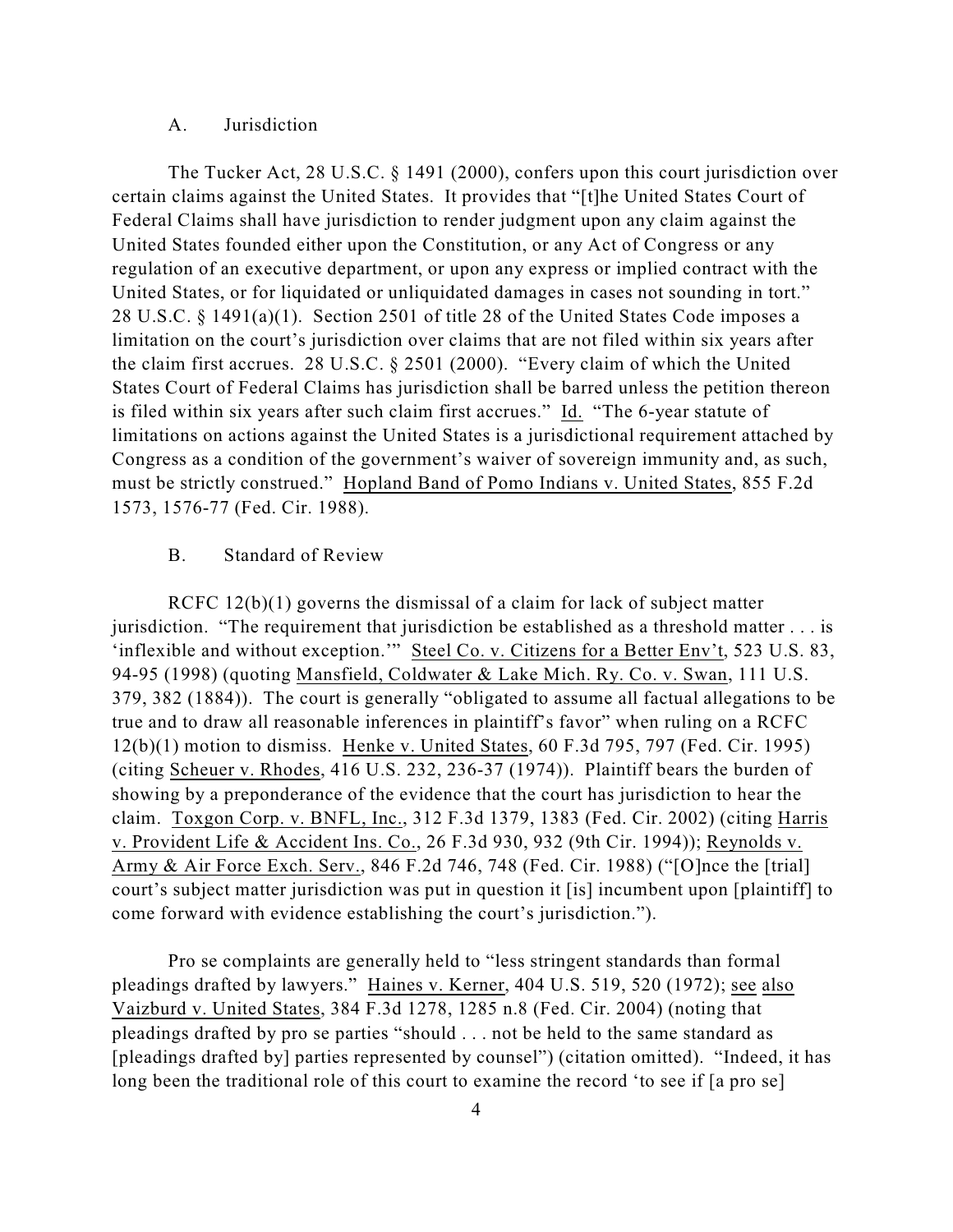plaintiff has a cause of action somewhere displayed.'" Hunsaker v. United States, 66 Fed. Cl. 129, 132 (2005) (quoting Ruderer v. United States, 412 F.2d 1285, 1292 (Ct. Cl. 1969) (alteration in original)). Nevertheless, "[t]his latitude . . . does not relieve a pro se plaintiff from meeting jurisdictional requirements." Bernard v. United States, 59 Fed. Cl. 497, 499, aff'd, 98 Fed. Appx. 860 (Fed. Cir. 2004) (Table); see also Kelley v. Dep't of Labor, 812 F.2d 1378, 1380 (Fed. Cir. 1987) ("[A] court may not similarly take a liberal view of that jurisdictional requirement and set a different rule for pro se litigants only.").

- C. Whether Plaintiff's Claim is Time-Barred
- 1. The Date of Accrual of Plaintiff's Claim

Because the six-year statute of limitations is a condition of the government's sovereign immunity and determinative of the jurisdiction of the court, plaintiff's claim must have been filed within six years after the claim first accrued. 28 U.S.C. § 2501. "A claim accrues when all events have occurred that fix the alleged liability of the Government and entitle the plaintiff to institute an action." Creppel v. United States, 41 F.3d 627, 631 (Fed. Cir. 1994) (citing Japanese War Notes Claimants Ass'n of the Phil., Inc. v. United States, 373 F.3d 356, 358 (Ct. Cl. 1967) (Japanese War Claimants)); see also Sankey v. United States, 22 Cl. Ct. 743, 745 (1991) ("[T]he court must focus on the issue of 'first accrual,' i.e., that point at which events transpired 'entitling the claimant to bring suit alleging breach.'" (citation omitted)). The facts of a claim need not be actually known to the plaintiff but must be available to the plaintiff. Menominee Tribe of Indians v. United States, 726 F.2d 718, 720-21 (Fed. Cir. 1984). Plaintiff need only be "on inquiry [notice] that [he] has a potential claim" to trigger the statute of limitations. Japanese War Claimants, 373 F.3d at 359.

Defendant asserts that plaintiff's claim accrued on March 9, 1999. Def.'s Mot. 8. Plaintiff's claim stems from the March 9, 1999 letters sent by the Acting Area Director to the oil and gas company lessees of plaintiff's mother's mineral rights. Compl. 10; Pl.'s Resp. 5, 6, 12. Plaintiff does not argue that any other possible date is the actual date of accrual and consistently refers to the three March 9, 1999 letters as the events from which his claim arises. See Compl. passim; Pl.'s Resp. passim. However, plaintiff did not file his claim until March 30, 2006, seven years and three weeks later. Compl. 1.

Plaintiff has attempted to save his claim from the bar of the statute of limitations by asserting that his claim is not time-barred either because it relates back to the date plaintiff first filed a similar claim before this court or because it constitutes a continuing claim. Compl. 7-15.

2. The Effect of Plaintiff's Earlier Suit on the Statute of Limitations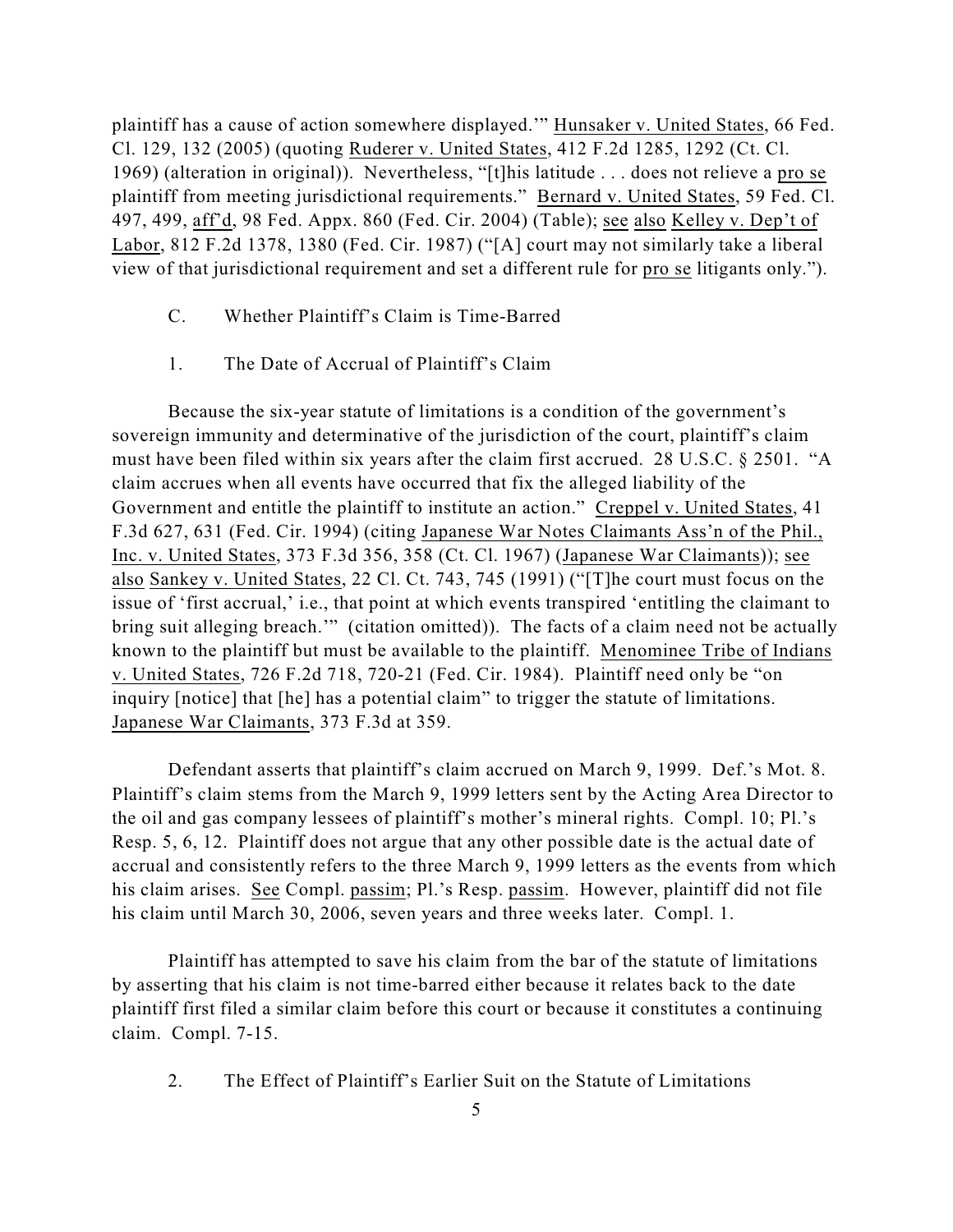Plaintiff filed a claim in this court on March 5, 2002 based on the March 9, 1999 letters. Def.'s Mot. Ex. B. The case was dismissed by Chief Judge Damich without prejudice on November 6, 2002. Hayes v. United States, no. 02-169L, Order of Nov. 6, 2002 (Fed. Cl. 2002) (Hayes I).

Plaintiff now argues that this case, "[b]y Judge Damich's order, . . . is a continuation case until [plaintiff] is the personal rep[resentative of the Leona James Hayes estate]." Pl.'s Resp. 7. Plaintiff appears to argue that because he filed his earlier suit within the statutory period, the present claim should also fall within the statutory period. However, the order in the first case made no reference to an extension of the statute of limitations for plaintiff's subsequent refiling of his claim. Def.'s Mot. Ex. B; Def.'s Reply 3.

Plaintiff is advised that [the] dismissal does not operate as a dismissal on the merits of his complaint and that he may (although the Court hereby makes no representation as to such) be fully within his legal rights to refile his Complaint if and when he is either the legal representative of his mother's estate or become the lawful title-holder of the property in question, or both.

Order of Nov. 6, 2002, Hayes I, No. 02-169L. The language on which plaintiff relies does not lend support to plaintiff's argument that the present action constitutes a continuing claim nor that plaintiff has a legal right to file a claim more than six years after an assumed accrual date of March 9, 1999.

Defendant argues that "[p]laintiff's filing of the earlier suit and the subsequent appeal did not toll the six-year statute of limitations." Def.'s Mot. 10 (citing Dupree v. Jefferson, 666 F.2d 606, 611 (D.C. Cir. 1981) (quotation omitted); Aubre v. United States, 40 Fed. Cl. 371, 378 n.8 (1998) ("citing Dupree, the court noted that the dismissal of earlier administrative and legal proceedings did not toll the statute of limitations")). Plaintiff's earlier suit was dismissed without prejudice. Because this court regards a dismissed action as having never existed, Holloway v. United States, 60 Fed. Cl. 254, 261 (2004) (citation omitted) ("When an action is dismissed[,] it is as if it never existed."), plaintiff's earlier suit does not toll the statute of limitations for the present complaint. In Holloway, after filing a complaint in a United States District Court, the plaintiff simultaneously filed a timely claim in the Court of Federal Claims. Id. at 258. Because the Court of Federal Claims cannot consider law suits that have been filed in other courts, the plaintiff filed a motion voluntarily to dismiss without prejudice. Id. at 259. The plaintiff later filed a substantially similar claim with the Court of Federal Claims but the claim was not within the six-year statute of limitations. Id. Accordingly, the court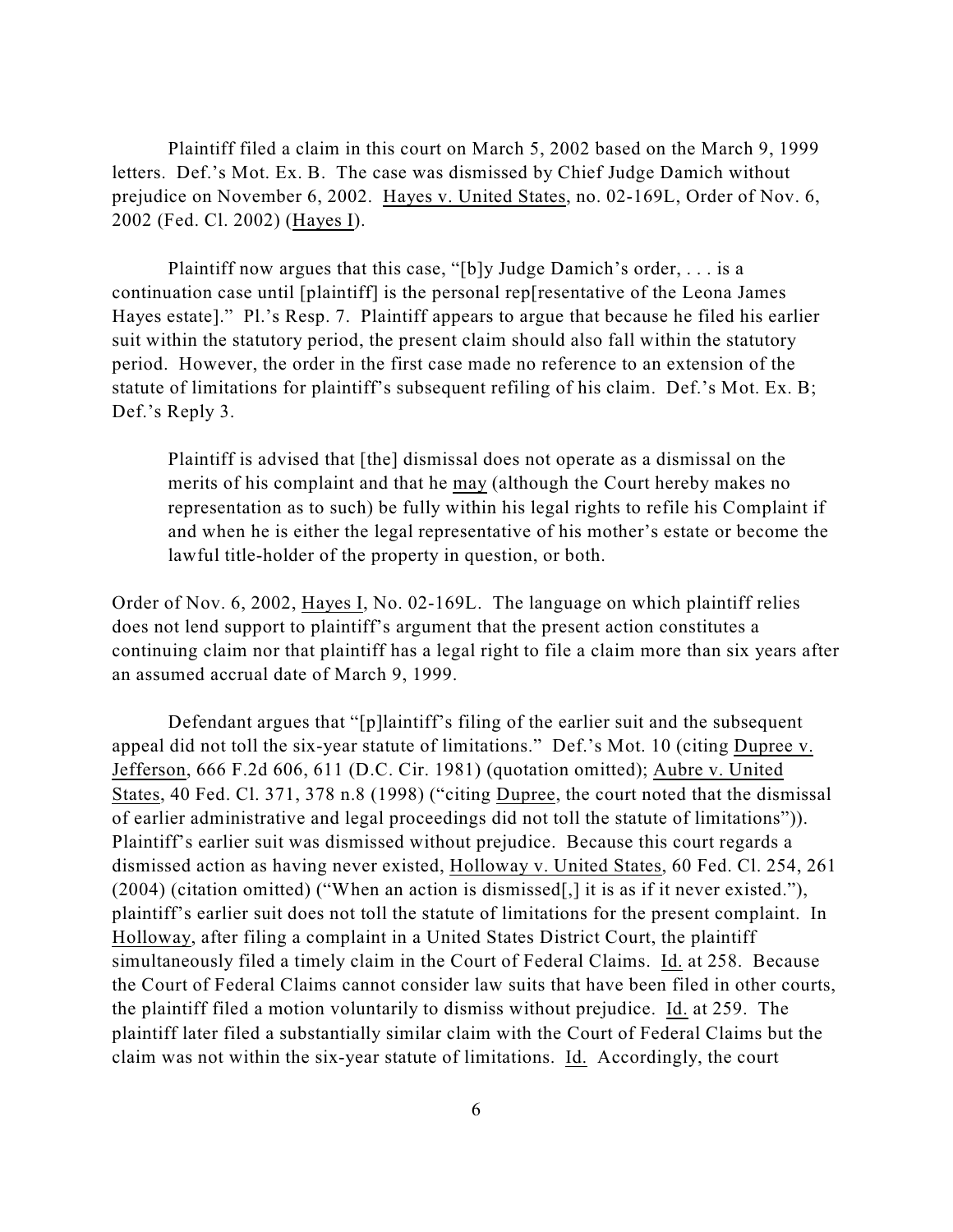dismissed the plaintiff's complaint noting that "the present complaint cannot 'relate back' to something that de jure never existed." Id. at 261.

The "relation back" concept arises from RCFC 15(c) and 17(a). RCFC 15(c) provides for a "relation back" concept regarding amended pleadings. See RCFC Rule 15(c); see also Holland v. United States, 62 Fed. Cl. 395, 407 (2004) (stating the relation back test for RCFC 15(c)(2))). RCFC 17(a) states that "[e]very action shall be prosecuted in the name of the real party in interest." RCFC 17(a); see also Admiral Fin. Corp. v. United States, 51 Fed. Cl. 366, 369 (2002) ("The 'relation back' concept for statutes of limitations purposes ordinarily applies when the real party in interest seeks to displace the original, timely plaintiff, which is suing in a derivative capacity."). The facts here do not support an argument for relation back of amended pleadings or displacement of an original, timely plaintiff.

Nevertheless, plaintiff argues that his present complaint relates back to his original case and that the "case at bar is a continuation of 'Hayes-I.'" Pl.'s Resp. 15; see also Pl.'s Resp. 7. Plaintiff incorrectly cites RCFC 15(c)(2) and  $40.2(a)(3)$  in support of his argument. Pl.'s Resp. 7, 15. RCFC  $40.2(a)(3)$  pertains to two or more separate but directly related cases and the procedure to transfer and consolidate the cases. RCFC  $40.2(a)(3)$ . This rule does not address a relation back concept. Because the outcome of plaintiff's initial case was a dismissal without prejudice, the initial case is a nullity and the present claim cannot relate back to that dismissed case.

## 3. Whether Plaintiff's Claim is a Continuing Claim

In his complaint, plaintiff alleges that "[t]he continuous monthly taking of plaintiff's royalties including annual rentals constitutes restart of the statute of limitations." Compl. 7; see also Pl.'s Resp. 12. Plaintiff does not elaborate on this issue in his response to defendant's motion to dismiss, nor does he provide legal support for his assertion that his claim falls within the continuing claim doctrine. Nevertheless, the court considers the applicability of the continuing claim doctrine to plaintiff's claim.

"The continuing claim doctrine operates to save later arising claims even if the statute of limitations has lapsed for earlier events." Ariadne Fin. Servs. Pty. Ltd. v. United States, 133 F.3d 874, 879 (Fed. Cir. 1998). "In order for the continuing claim doctrine to apply, the plaintiff's claim must be inherently susceptible to being broken down into a series of independent and distinct events or wrongs, each having its own associated damages." Brown Park Estates-Fairfield Dev. Co. v. United States, 127 F.3d 1449, 1456 (Fed. Cir. 1997). A continuing claim requires "recurring, individual actionable wrongs." Id. at 1459. The Federal Circuit has clearly stated that the doctrine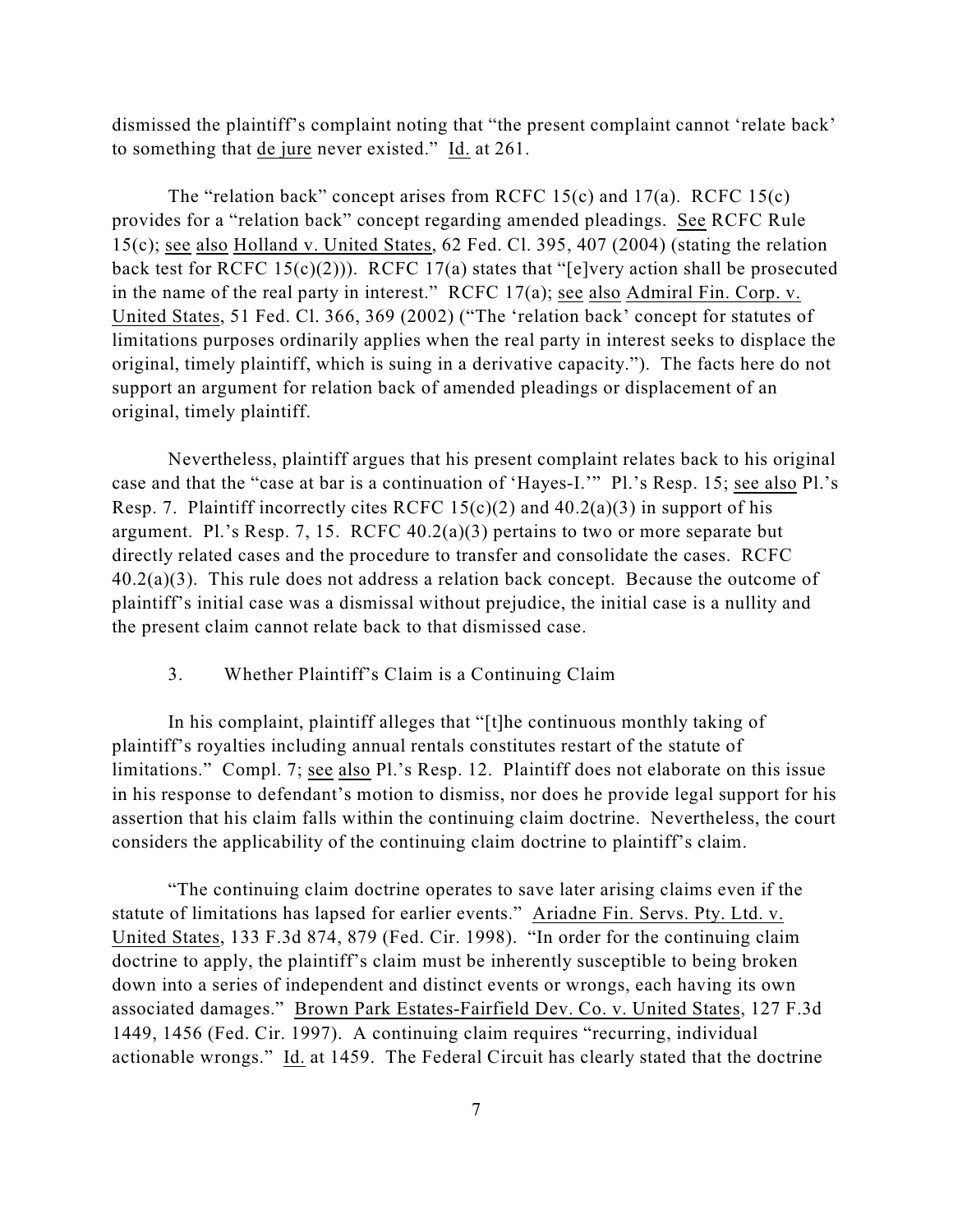does not apply to "a claim based upon a single distinct event, which may have continued ill effects later on." Id. at 1456; see also Ariadne, 133 F.3d at 879.

The Ariadne case is sufficiently similar to this case to be dispositive of the question whether plaintiff's claim is a continuing claim. In Ariadne, the government promised the parties to a contract the use of an asset for twenty-five years. Ariadne, 133 F.3d at 878. Four years into the agreement, the government repudiated the contract by denying the parties access to the asset. Id. The plaintiff filed an untimely claim that the Court of Federal Claims dismissed. Id. at 877. The plaintiff appealed and argued that its claim was saved by the continuing claim doctrine. Id. at 879. The plaintiff argued that it was entitled to compensation for each year it lost use of the asset. Id. The Federal Circuit upheld the determination of the Court of Federal Claims, noting that "the government's continued refusal to allow the use of [the asset] flows from its original repudiation." Id. Further, the Federal Circuit held that "[b]ecause Ariadne's claim does not involve a series of distinct events, each giving rise to an independent cause of action, the continuing claims doctrine does not act to preserve its claim." Id.

Here, as in Ariadne, plaintiff's claim stems from a single event – the March 9, 1999 letters, which effectively revoked payment of oil and gas royalties for plaintiff's mother's mineral leases. Similarly, plaintiff here argues that, for every month that his mother does not receive direct payment, another breach occurs thereby "restart[ing]... the statute of limitations." Compl. 7. However, each alleged breach arises from the March 9, 1999 letters and does not constitute "a series of distinct events." See Ariadne, 133 F.3d at 879. Although plaintiff argues that there was a continued adverse effect of not receiving monthly royalty payments, Pl.'s Resp. 9, plaintiff's claim is incapable of "being broken down into a series of independent and distinct wrongs, each having its own associated damages." Brown Park Estates, 127 F.3d at 1456. Therefore, the continuing claim doctrine does not save plaintiff's claim from the statute of limitations.<sup>5</sup>

D. Other Issues

 ${}^{5}$ Defendant also argues that "[p]laintiff's claims . . . should be barred by the doctrine of laches." Def.'s Mot. 13; see also Def.'s Reply 9. Defendant contends that laches should apply because "[p]laintiff has failed to prosecute his claims for several years despite express instructions by this Court and the Federal Circuit, and [p]laintiff's unreasonable delay has caused [d]efendant much prejudice as shown by the increase in the amounts claimed as damages in [p]laintiff's subsequent Complaints." Def.'s Mot. 13-14. Defendant's laches argument appears to be offered in the event that the court does not conclude that the statute of limitations began to run on March 9, 1999.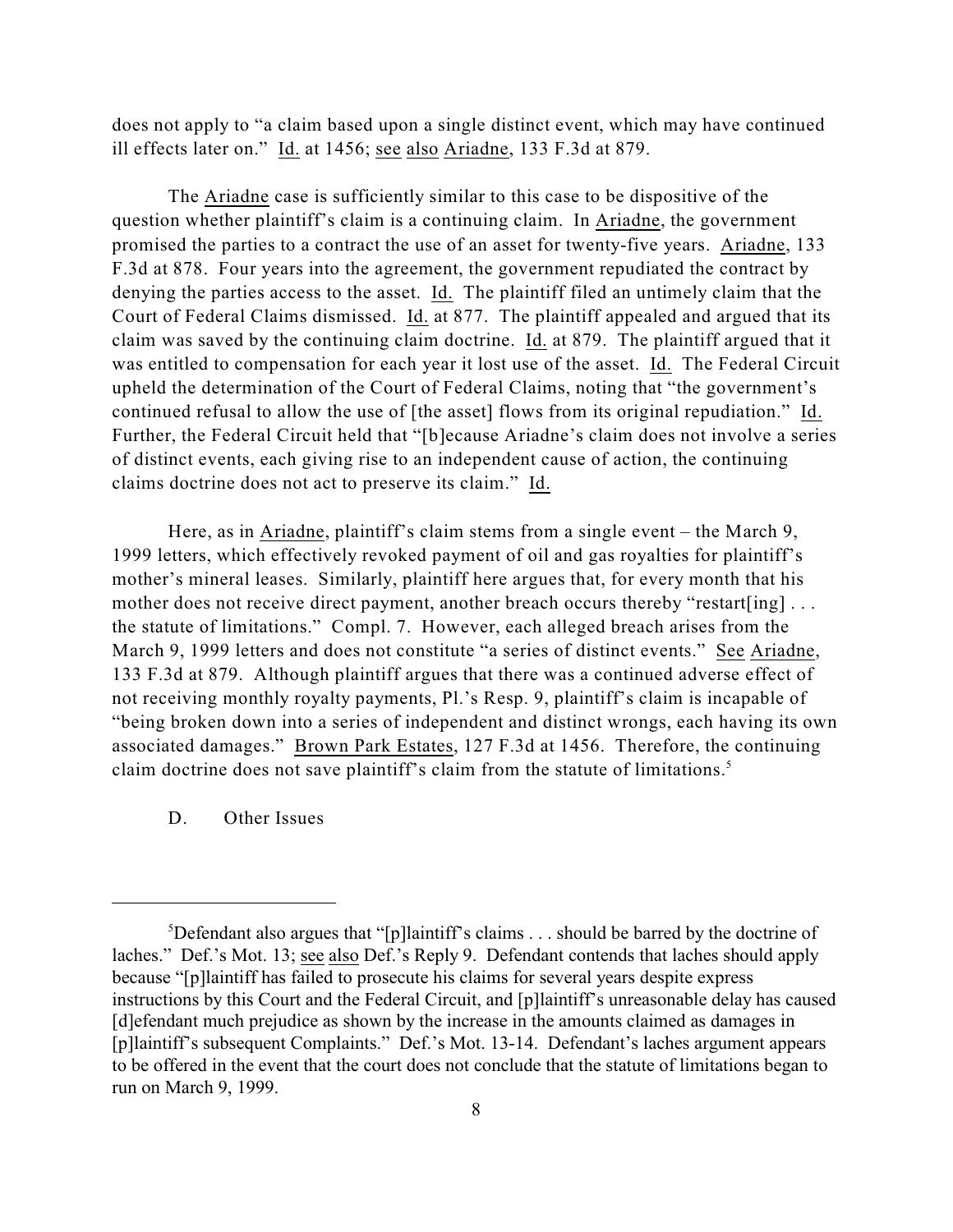Although the court finds that plaintiff's claim can not be viewed as relating back to his earlier suit, and that plaintiff's claim is not saved by the continuing claim doctrine, the court recognizes some unresolved issues that affect its ability to rule on the pending motion.

The court is unclear whether, under the lease or applicable regulations, the defendant was obligated to notify plaintiff's mother of the revocation of direct payment as provided in the March 9, 1999 letters to the oil and gas companies. The court is also unclear about when plaintiff and/or plaintiff's late mother received actual and/or constructive notice of the March 9, 1999 letters and/or their import.

The issue of notice was raised in the course of plaintiff's discussion of the continuing claim doctrine. Plaintiff argues that "[t]he revocation order given on March 9, 1999 by the Acting Area Director was a nullity and continuation of monthly royalties should still be continuous and statute of limitations should not apply." Pl.'s Resp. 12 (citation omitted)<sup> $6$ </sup>. The court views this argument as claiming that the March 9, 1999 letters were invalid to provide notice because they were not issued under proper authority. Plaintiff specifically alleges that the "Df. revocation order was addressed to oil and gas co.'s and not to lessor in violation of  $213.18(b)(c)$ ." Pl.'s Resp. 11.<sup>7</sup>

As indicated by defendant, "[t]he Authorization of Payment letters were not issued pursuant to the 1928 Act." Def.'s Reply 6. Rather, the letters merely referenced the Act to inform lease owners that state and federal taxes apply to oil and gas production covered by the lease. Id. at 6-7. Moreover, the 1928 Act contains no language indicating that section three does not apply to members of the Five Tribes. Even if section three of the 1928 Act somehow applied, plaintiff is simply in error about its application to the Five Tribes. Section three provides, "[t]hat all minerals, including oil and gas, produced on or after April 26, 1931 from restricted allotted lands of members of the Five Civilized Tribes in Oklahoma . . . shall be subject to all State and Federal taxes." Act of May 10, 1928, Pub. L. No. 70-360, 45 Stat. 495, 496 (1928).

<sup>&</sup>lt;sup>6</sup>Plaintiff cites to the defendant's renumbered pages of plaintiff's amended complaint that contain copies of the March 9, 1999 letters and an email concerning the letters. Pl.'s Resp. 12.

Plaintiff alleges that "Acting Area Director, Randall Trickey, acting in his official <sup>7</sup> capacity, did not possess the authority on March 9, 1999 to issue three Authorization of Payment letters . . . pursuant to 'Sec. 3, 1928 Act,'" because "Sec. 3 of the '1928 Act' does not apply to members of the 5-Civilized Tribes." Pl.'s Resp. 9. Plaintiff then argues that the March 9, 1999 letters were allegedly invalid. Pl.'s Resp. 12. This portion of plaintiff's argument appears to the court to be misdirected.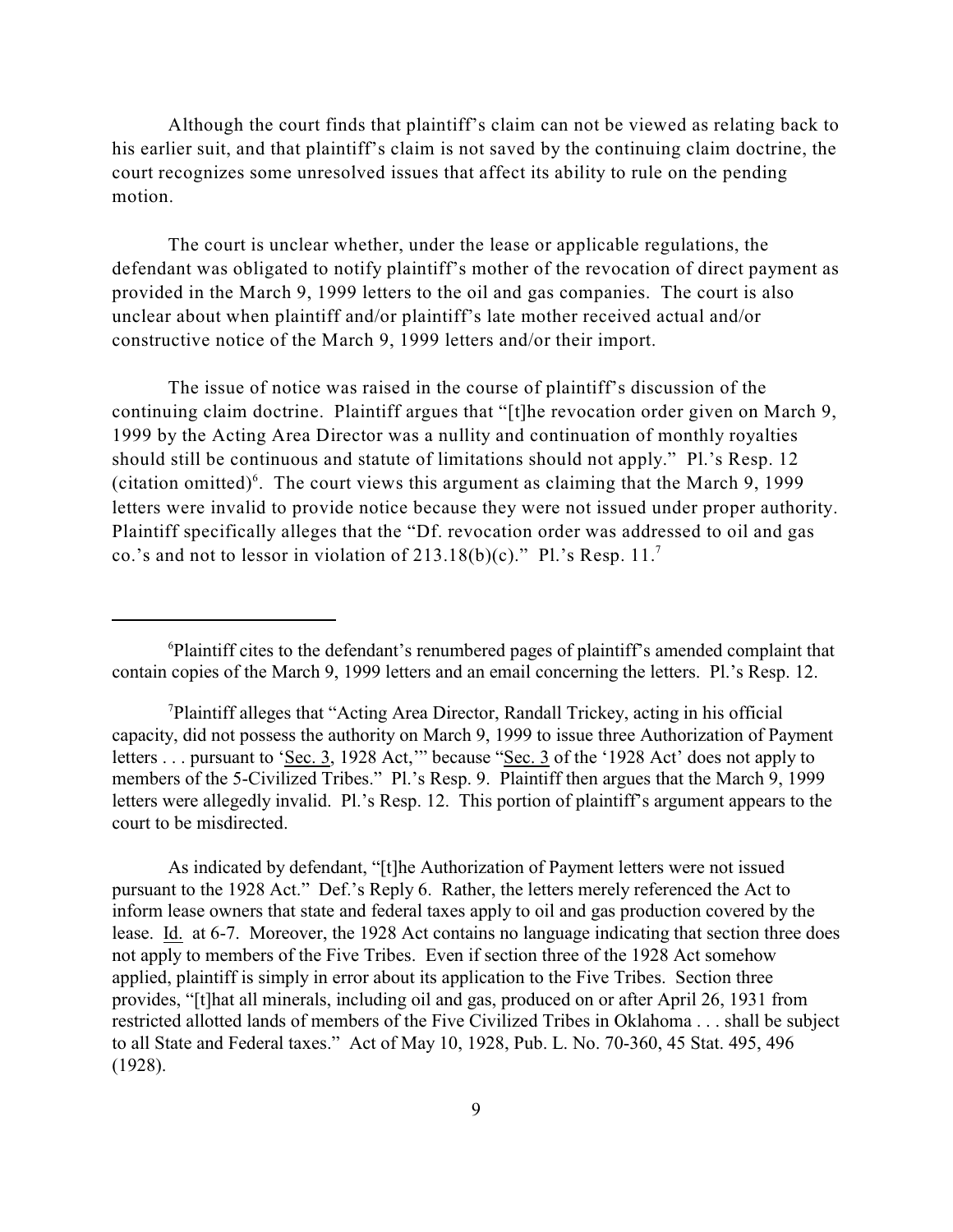Defendant appears to recognize plaintiff's argument as concerning a duty to provide notice. Defendant asserts that one of plaintiff's arguments is that 25 C.F.R. § 213.18 and section (3)(c) of the oil and gas leases "read either separately or in conjunction, create a continuous duty on Defendant to notify Plaintiff's mother, presumably of the fact that her direct royalty payments were to be terminated, and that the BIA somehow breached that duty." Def.'s Reply 4 (citing Pl.'s Resp. 11). Defendant turns to the takings prong of plaintiff's argument and argues that "[p]laintiff cannot pursue a takings claim against the United States to the extent that he argues that the BIA has violated its own regulations . . . or breached a contract." Def.'s Reply 5 (citing Tabb Lakes, Ltd. v. United States, 10 F.3d 796, 802-03 (Fed. Cir. 1993) ("[C]laimant must concede the validity of the government action which is the basis of the taking claim to bring suit under the Tucker Act.")). That argument does not address the propriety of notice itself.

The court notes that 25 C.F.R.  $\S$  213.18(b) requires the BIA to provide written notification "to the owner or owners of the lease" and that "[w]ritten authorization for direct payment and written revocations . . . thereof shall become a part of the lease and shall be distributed as in the case of original leases." 25 C.F.R. § 213.18(b). The import of the foregoing language for this case, or whether there was a basis under which the BIA was required to provide notice of a revocation of direct payment, are matters not made clear to the court in the documents before it. Among other things, the facts of this case do not indicate whether the lessor, plaintiff's mother, was included in the distribution of the original leases.

In order to assist the court in resolving these issues, the court requests that the parties simultaneously file supplemental briefs on or before November 30, 2006 addressing the following questions:

- 1. What is plaintiff's interest in the claims? What is the source of that interest? What documentation supports plaintiff's statement of interest in the claims?
- 2. When and how did plaintiff receive notice of the March 9, 1999 letters? When and how did Mrs. Leona James Hayes receive notice of the March 9, 1999 letters?
- 3. What is defendant's obligation under the lease, applicable regulations, and other applicable authorities to notify Mrs. Hayes of modification of direct payments? Was Mrs. Hayes included in the distribution of the original lease?